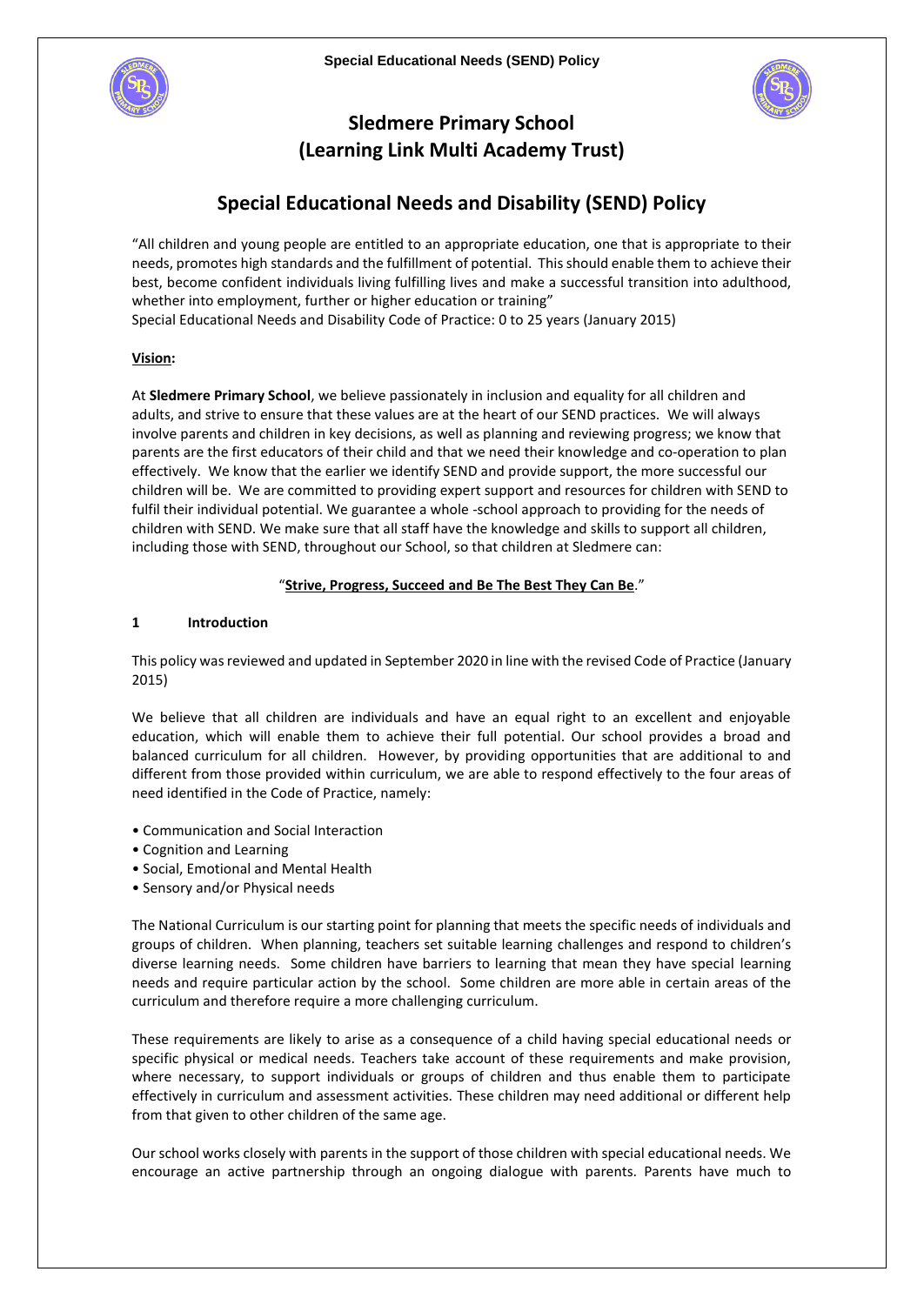contribute to our support for children with special educational needs. The school website contains details of our policy for special educational needs and the arrangements made for these children in our school.

We recognize that children may have special educational needs either throughout, or at any time during their school career. This policy ensures that curriculum planning and assessment for children with special educational needs takes account of the type and extent of the difficulty experienced by the child.

# **2 Aims and objectives**

Our school empowers the children to succeed through providing a clear focus on outcomes not just on hours of support.

# **Aims**

- To create an environment that meets the special educational needs of each child
- To ensure that the special educational needs of children are identified, assessed and provided for
- to make clear the expectations of all partners in the process
- To identify the roles and responsibilities of staff in providing for children's special educational needs
- To enable all children to have full access to all elements of the school curriculum
- To ensure that parents are able to play their part in supporting their child's education
- To ensure that the children have a voice in this process

# **Objectives**

- To identify (at the earliest opportunity) and provide for pupils who have special educational needs using a robust whole school strategy
- To work within the guidance provided in the SEND Code of Practice 2014, updated 2015
- To provide a Special Educational Needs and Disability Co-coordinator (SENDCo), who will work within the SEND policy
- To ensure a high level of staff expertise to meet need through targeted continual professional development
- To work collaboratively with all professionals and outside agencies when the pupils needs cannot be met by the school alone.
- To work with parents/carers and children to gain a better understanding of the whole child and involve them in all stages of their education taking into account their informed choice and their views.
- To monitor and review progress and provision regularly
- To ensure support for pupils with medical conditions to achieve full inclusion in all school activities through consultation with health and social care professionals (see Supporting Children with Medical Needs Policy)
- For governors, in co-operation with the head teacher and SENDCo, to determine the school's general policy and approach and ensure that the necessary provision is made for any pupil who have SEND

# **3 Educational inclusion**

"All teachers are teachers of children with special educational needs. Teachers are responsible and accountable for the progress and developments of the pupils in their class, including where pupils access support from teaching assistants or specialist staff."

Special Educational Needs and Disability Code of Practice: 0 to 25 years (January 2015)

In our school we aim to offer excellence and choice to all our children, whatever their ability or needs. We have high expectations of our children. We aim to achieve this through the reduction of barriers to learning and participation. We want all children to feel that they are a valued part of our school community. Through appropriate curricular provision, we respect the fact that children:

have different educational and behavioural needs and aspirations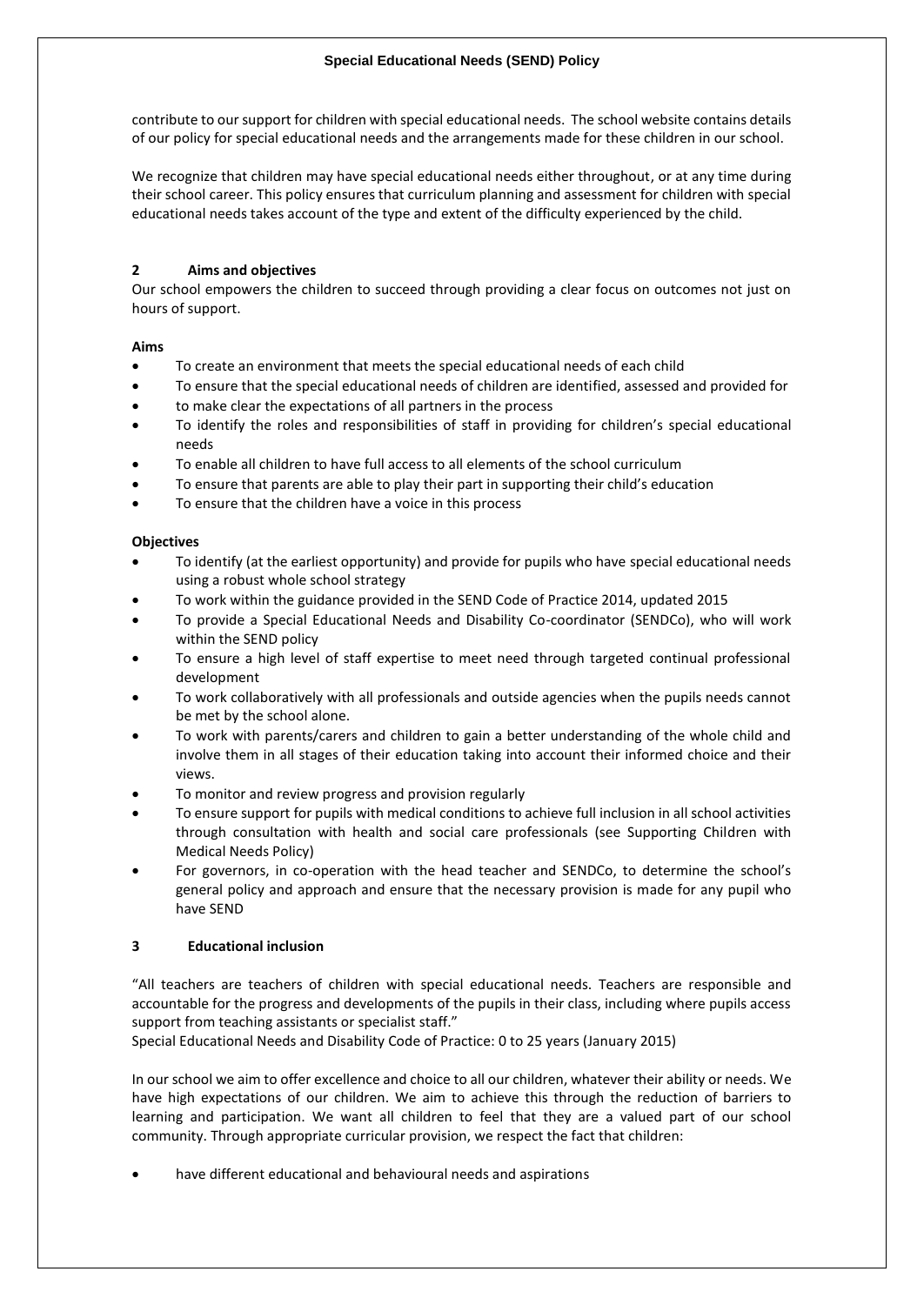- require different strategies for learning
- may have physical disabilities
- may have specific medical conditions which impact upon their education
- may have social, emotional or mental health difficulties
- acquire, assimilate and communicate information at different rates
- need a variety of teaching approaches and experiences

Teachers respond to children's needs by:

- providing support for children who need help
- planning to develop children's understanding through the use of all available senses and experiences
- planning for children's full participation in learning, and in physical and practical activities
- helping children to manage their behaviour and to take part in learning effectively and safely
- helping individuals to manage their emotions, particularly trauma or stress, and to take part in learning
- thinking of different strategies to challenge and stretch our more able learners

## **4 What is Special Educational Needs and Disability?**

Children with special educational needs or disability have learning difficulties that call for special provision to be made. All children may have special needs at some time in their lives. Children have a learning difficulty if:

- they have significantly greater difficulty in learning than the majority of children of the same age
- they have significantly greater ability in learning than the majority of children of the same age
- they have a disability which prevents or hinders them from making use of the educational facilities that are provided for children of the same age
- they are under school age and fall within the definitions above

Many of the children who join our school have already attended Sledmere Nursery or another early education setting. If the children come from our nursery their needs have already been assessed. If children have attended another early education setting children they join us with their needs already assessed. Some children may not have attended any early education setting prior to starting in Reception class. All our children are assessed when they join school with a statutory Reception Baseline assessment, so that we can build upon their prior learning. We use this information to provide starting points for the development of an appropriate curriculum for all our children.

If any of our assessments show that a child may have a learning difficulty, we use a range of strategies that make full use of available classroom and school resources. Parents are invited to meet with their child's class teacher to discuss appropriate targets and they are added to the class provision map. The child is also involved in this process and contributes their own ideas and thoughts to the provision map. The child's class teacher will offer interventions that are different from, or additional to, those provided as part of the school's usual working practices. The class teacher can discuss a child's specific needs with the SEND Co-ordinator and ask for specific strategies, resources or advice. Targets are reviewed at the start and end of each term in conjunction with parents and the child, and new targets are then set. At this point it can then be decided whether further intervention is required, or assessment by external agencies such as Learning Support Service or Speech and Language therapy. It is the SEND Co-ordinator's responsibility to contact and work with these external agencies. However, it is the child's class teacher who is fully accountable for their progress and attainment during the time they have them in their class.

The Individual Learning Plan (MY PLAN +) is a document which is then produced by class teachers for any pupil with SEND who accesses additional support from an outside agency. Class teachers write these plans and meet with parents. They are also supported by the SENDCo, as it is vital that external agencies targets are prioritised by the class teachers. During the meeting with parents, the teacher adds on the parents and child's views, adapts or adds any targets and asks all parties to sign the plan. There are 3 copies made: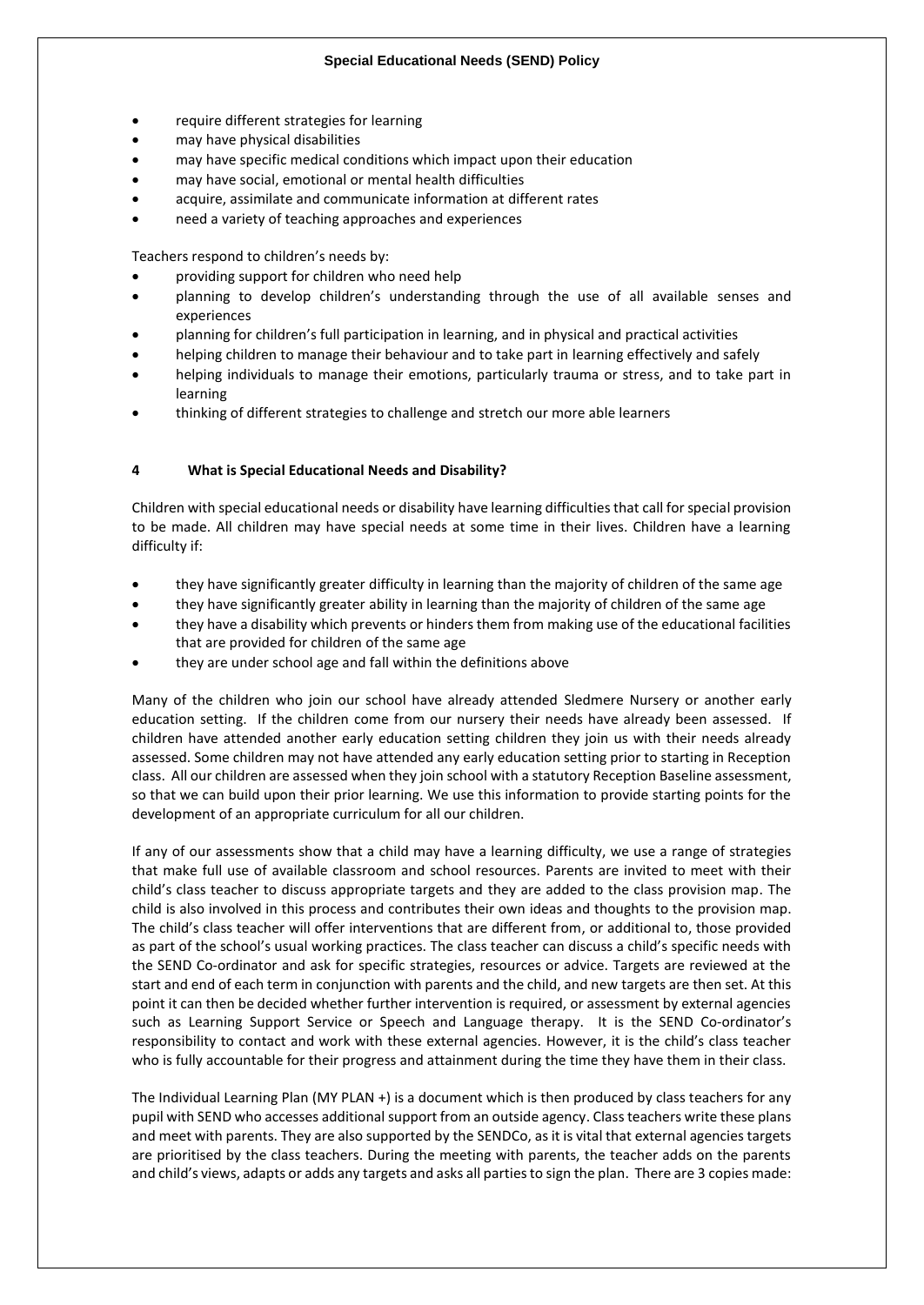1 goes home to parents and 1 is centrally filed. The final copy, which is the working copy, is kept in a SEND folder, in a locked cupboard, in the child's classroom. My Plan reviews may take place over the phone, if Covid-19 restrictions are in place. Plans and reviews are also kept on the staff drive in a designated folder.

Strategies on a child's ILP or provision map are delivered in small groups or 1:1 by teachers and or teaching assistants. Notes are made on the 'working' plan. These notes then feed into the review of the plan or provision maps before the next one is written.

In school the SENDCo:

- manages the day-to-day operation of the policy
- co-ordinate the provision for the children's special needs
- supports and advises colleagues
- collates the records of children with special educational needs
- monitor the progress of children who have specific needs, including assisting staff who need to assess children who are working below age related expectation, using the DAPA assessment in some instances
- act as link with external agencies and other support agencies
- monitors and evaluates the special educational needs provision and reports to the governing body
- manage a range of resources, human and material, to enable appropriate provision for children with special educational needs
- contributes to the professional development of all staff
- Invites parents to a half termly SENDCo Forum meeting to support parents with SEND. (Not when Covid-19 restrictions are in place)

#### **5 Identification and Assessment of Special Educational Needs and Disability**

The 2015 Code of Practice says that:

A child or young person has SEND, if they have a learning difficulty or disability which calls for special educational provision to be made for him or her. At compulsory school age this means he or she has a significantly greater difficulty in learning than the majority of others the same age, or, has a disability which prevents or hinders him or her from making use of facilities of a kind generally provided for others of the same age in mainstream schools.

#### Disability definition:

Some young children who have SEND may have a disability if they have a physical or mental impairment which has a long-term and substantial adverse effect on their ability to carry out normal day-to-day activities. (Equality Act 2010).

However, we recognise that other issues may impact upon progress and attainment which are not SEND, including:

- Attendance and punctuality
- Health and welfare
- English as an additional language (Children are not regarded as having a learning difficulty if the language or form of language of their home is different from the language in which they will be taught. (Section 312 Education Act 1996)
- Economically challenged and so being in receipt of Pupil Premium Grant
- Being a Looked After Child

Early identification of SEND is vital. The class teacher informs the parents at the earliest opportunity to alert them to concerns and enlist their active help and participation. The class teacher and the SENDCo meet to assess and monitor the children's progress in line with existing school practices. This is an ongoing process. The SENDCo works with parents and teachers to plan an appropriate programme of support.

The assessment of children reflects as far as possible their participation in the whole curriculum of the school. The class teacher and the SENDCO break down the assessment into smaller steps in order to aid progress and provide detailed and accurate indicators. The school always seeks a range of professional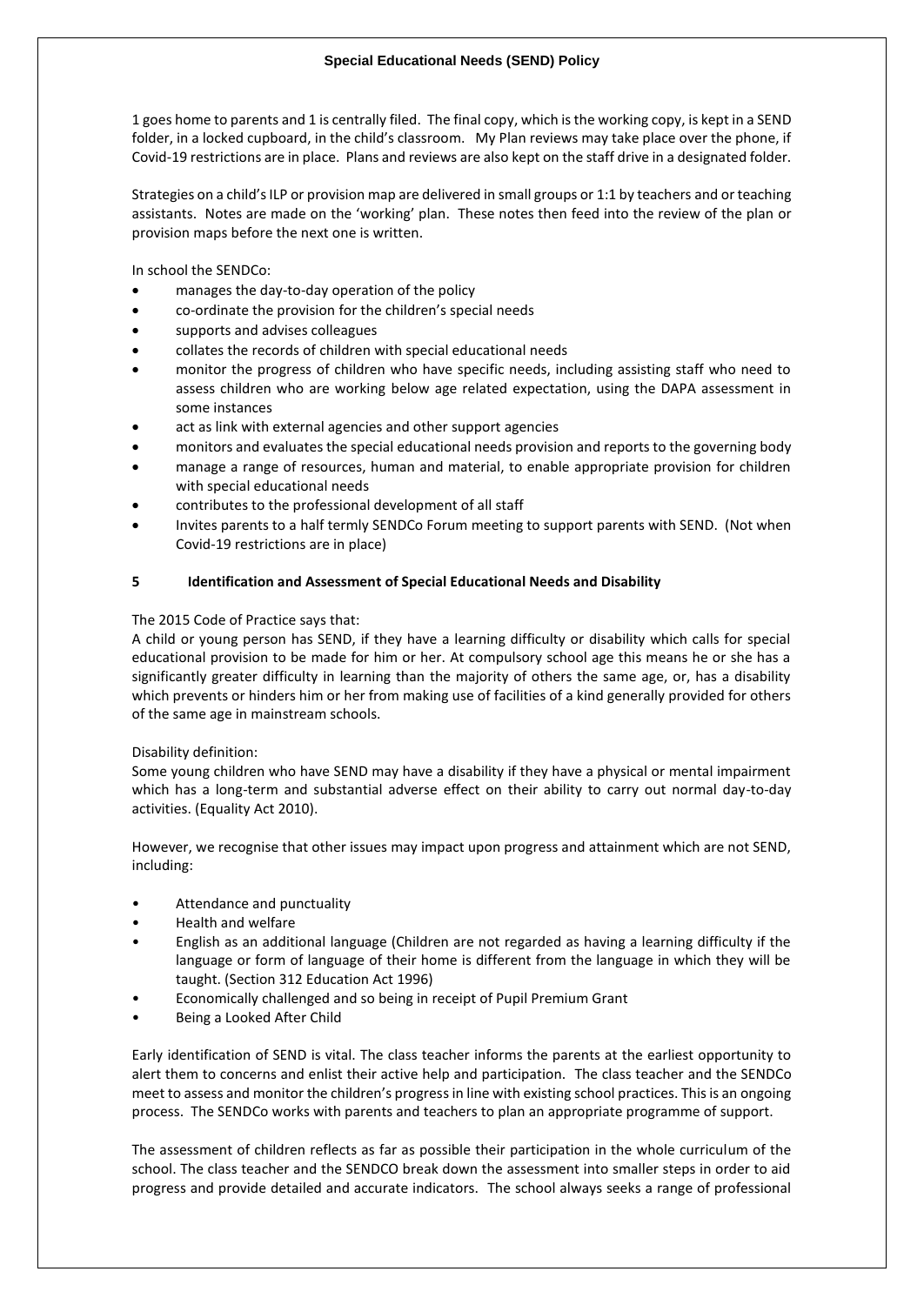advice before making a formal request for an Education, Health, Care Plan (EHCP). The needs of the child are considered to be paramount in this.

There are three levels of SEND support at Sledmere. These are School Support, School Support Plus and Education, Health, Care Plan (EHCP).

#### **Record of Concern (ROC)**

A record of concern is given to the SENDCo, which is actioned within 4 weeks. The SENDCo actions the ROC with Plan, Do Review. The class teacher will act on the actions before attending a further meeting with the SENDCo to discuss whether the child needs School Support. Occasionally, with a short intervention, children may not need to move to School Support.

#### **School Support (My Plan)**

The triggers for School Support will be underpinned by evidence that a child, despite receiving differentiated learning opportunities, is making limited progress as highlighted in the whole school strategy.

When a teacher identifies that a pupil has Special Educational Needs, the teacher, in consultation with the SENDCO and the parents makes the decision to place the pupil at School Support on the SEND register. Parents sign the Record of Concern Review document to gain parental permission. A My Plan will be written by the teacher.

Teachers will devise target interventions "additional to or different from" those provided as part of the school's usual differentiated curriculum. These targets will be recorded on the class provision map. The teacher will remain responsible for working with the child on a daily basis and for planning and delivering work. The teacher will plan future interventions for the child and continue to monitor and review progress. Records of children receiving support at this level will be recorded on a provision map. If the pupil continues to make little or no progress this will be discussed with teachers, SENDCo and parents. A decision may be taken that a child is moved to School Support Plus, which is when an outside agency becomes involved.

#### **School Support Plus (My Plan +)**

The triggers for School Support Plus will be that despite receiving support under School Support, the child continues to make insufficient progress. Where there is a higher level of need, or specific need, identified specialist assessments may be used from external agencies and professionals, including Speech and Language, Learning Support Service, Educational Psychology. "Additional" or "different" strategies to those at School Support are put in place, including personalised targets recommended by external agencies. At this point, an Individual Learning Plan (My Plan +) will be drawn up. These targets are reviewed four times a year and a meeting will be held with parents to discuss progress and next steps. The child's views are also gained as part of this process. Meetings during lockdown/Covid-19 are via telephone.

#### **Roles and Responsibilities**

The SENDCo is Mrs Jill Hillery. [\(jhillery@sledmere.dudley.sch.uk\)](mailto:jhillery@sledmere.dudley.sch.uk)

The SENDCo will take the lead in:

- Liaising with outside agencies
- Planning future support and interventions for the child in discussion with colleagues
- Monitoring and reviewing the action taken
- Deciding if any further assessments are required; if the pupil continues to make little or no progress this will be discussed with teachers, SENDCo and parents at each review of the child's personalised targets.
- Making a referral to the Directorate of Education for an Education and Health Care Plan (EHCP) assessment in severe and complex cases.
- Reviewing EHCPs annually.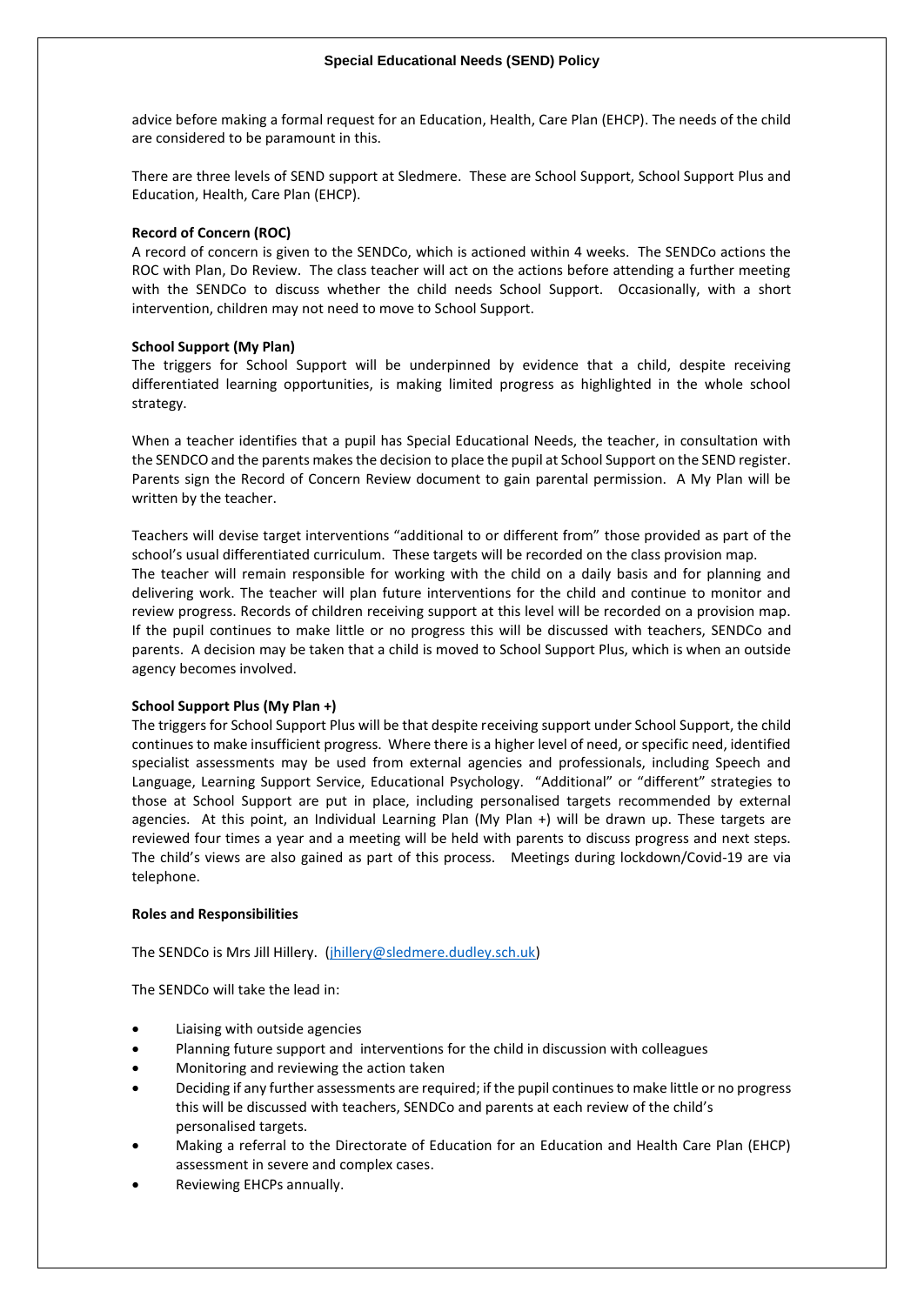#### **Referral for an Education, Health and Care Plan (EHCP My Plan +)**

If a child has lifelong or significant difficulties they may undergo a Statutory Assessment Process which is usually requested by the school but can be requested by a parent. This will occur where the complexity of need or a lack of clarity around the needs of the child are such that a multi-agency approach to assessing that need, to planning provision and identifying resources, is required.

The application for an Education, Health and Care Plan (EHCP) will combine information from a variety of sources including:

- Parents
- Teachers and other relevant professionals
- SENDCo
- Social Care
- Health professionals

Information will be gathered relating to the current provision, action points that have been taken, and the preliminary outcomes of targets set. A decision will be made by a group of people from education, health and social care about whether the child is eligible for an EHCP. Parents have the right to appeal against a decision not to initiate a statutory assessment leading to an EHCP.

#### **Education, Health and Care Plans (EHCP)**

Following Statutory Assessment, an EHCP will be provided by Dudley LA, if it is decided that the child's needs are not being met by the support that is ordinarily available. The school and the child's parents will be involved in developing and producing the plan. Parents have the right to appeal against the content of the EHCP. They may also appeal against the school named in the plan if it differs from their preferred choice. Once the EHCP has been completed and agreed, it will be kept as part of the pupil's formal record and reviewed at least annually by staff, parents and the pupil. The annual review enables provision for the pupil to be evaluated and, where appropriate, for changes to be put in place, for example, reducing or increasing levels of support.

#### **6 The role of the governing body**

The governing body has due regard to the Code of Practice when carrying out its duties toward all pupils with special educational needs and disability.

The governing body does its best to secure the necessary provision for any pupil identified as having special educational needs. The governors ensure that all teachers are aware of the importance of providing for these children. They consult the LA and other schools, when appropriate, and report annually to parents on the success of the school's policy for children with special educational needs. The governing body ensures that parents are notified of a decision by the school that SEND provision is being made for their child.

#### **7 Allocation of resources**

The SENDCO is responsible for the operational management of the specified and agreed resourcing for special needs provision within the school, including the provision for children with statements of special educational needs.

The headteacher informs the governing body of how the funding allocated to support special educational needs has been employed.

The headteacher and the SENDCo meet regularly to agree on how to use funds directly related to statements or an Education, Health, Care Plan (EHCP).